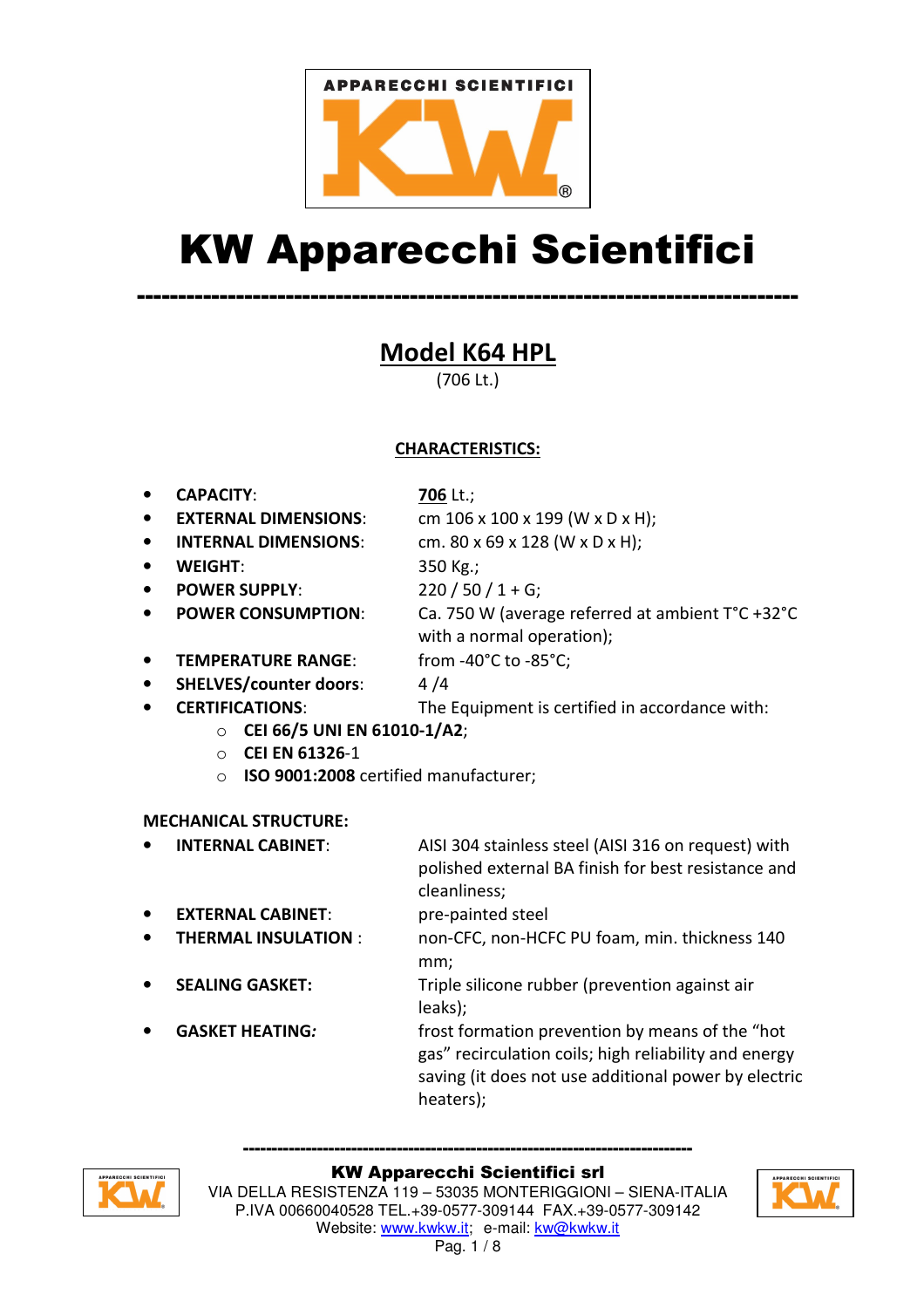# KW Apparecchi Scientifici

|                             | <b>COMPENSATION VALVE::</b> | for internal/external pressure compensation, to<br>facilitate door open/close;                                                              |
|-----------------------------|-----------------------------|---------------------------------------------------------------------------------------------------------------------------------------------|
|                             | <b>INTERNAL SHELVES:</b>    | 4 ea. stainless steel at standard;                                                                                                          |
|                             | <b>COUNTER DOORS:</b>       | 4 ea. (for each shelves) with 20-mm. PU foam, to                                                                                            |
|                             |                             | minimize cold loss when the external door is open;                                                                                          |
|                             | DOOR:                       | one wing type, with one-hand minimum force<br>opening system, highly ergonomic to facilitate<br>closing/opening, complete with locking key; |
|                             | <b>COMPENSATION VALVE:</b>  | to facilitate the in/out pressure compensation, to<br>ease the opening/closing actions;                                                     |
|                             | <b>WHEELS:</b>              | bearing wheels                                                                                                                              |
| <b>REFRIGERATION SYSTEM</b> |                             |                                                                                                                                             |
|                             | <b>COOLING SYSTEM:</b>      | fully sealed cooling circuit with hermetic                                                                                                  |
|                             |                             | compressors arranged in cascade, complete with                                                                                              |
|                             |                             | MCB protection and pressure gauge to monitor                                                                                                |
|                             |                             | condensation pressure (MR):                                                                                                                 |
|                             | <b>EVAPORATING SYSTEM:</b>  | direct expansion s.steel coils thermally connected                                                                                          |
|                             |                             | to the inner s.steel shelves surfaces, for a high                                                                                           |
|                             |                             | internal temperature uniformity;                                                                                                            |
|                             | <b>CONDENSING SYSTEM:</b>   | air-type high-surface finned condenser; the blower                                                                                          |
|                             |                             | is controlled by an inverter to change its speed                                                                                            |
|                             |                             | according to the air temperature at the condenser                                                                                           |
|                             |                             | exit;                                                                                                                                       |
|                             | <b>THERMAL PROBES:</b>      | 2 ea. Pt100 probes, one used for                                                                                                            |
|                             |                             | thermoregulation, the second for alarm (switched                                                                                            |
|                             |                             | to regulation in case of main probe failure);                                                                                               |
|                             | <b>SAFETY THERMOSTAT:</b>   | switches off the appliance from power supply in                                                                                             |
|                             |                             | case of a main regulator breakdown, Temperature                                                                                             |
|                             |                             | exceeds the max safety value (adjustable and                                                                                                |
|                             |                             | preset by the user);                                                                                                                        |
|                             | <b>VOLTAGE STABILIZER:</b>  | the unit can be equipped (optional) with a voltage                                                                                          |
|                             |                             |                                                                                                                                             |
|                             |                             | stabilizer, to protect the equipment from irregular                                                                                         |
|                             |                             | voltage spikes, for a longer operative life and                                                                                             |
|                             |                             | failure prevention.                                                                                                                         |

#### CONTROL SYSTEM

## KW ULTRA LOW TEMPERATURE FREEZERS -40°C -86°C HPL LINE (High Performance Line)

KW is always very innovative and gets inspiration by the news from informatics, electronics and thermodynamics.

KW has thought a controller with a technology based on micro processor ARM9, the same processor applied in smart-phones. It's name is i-KW.



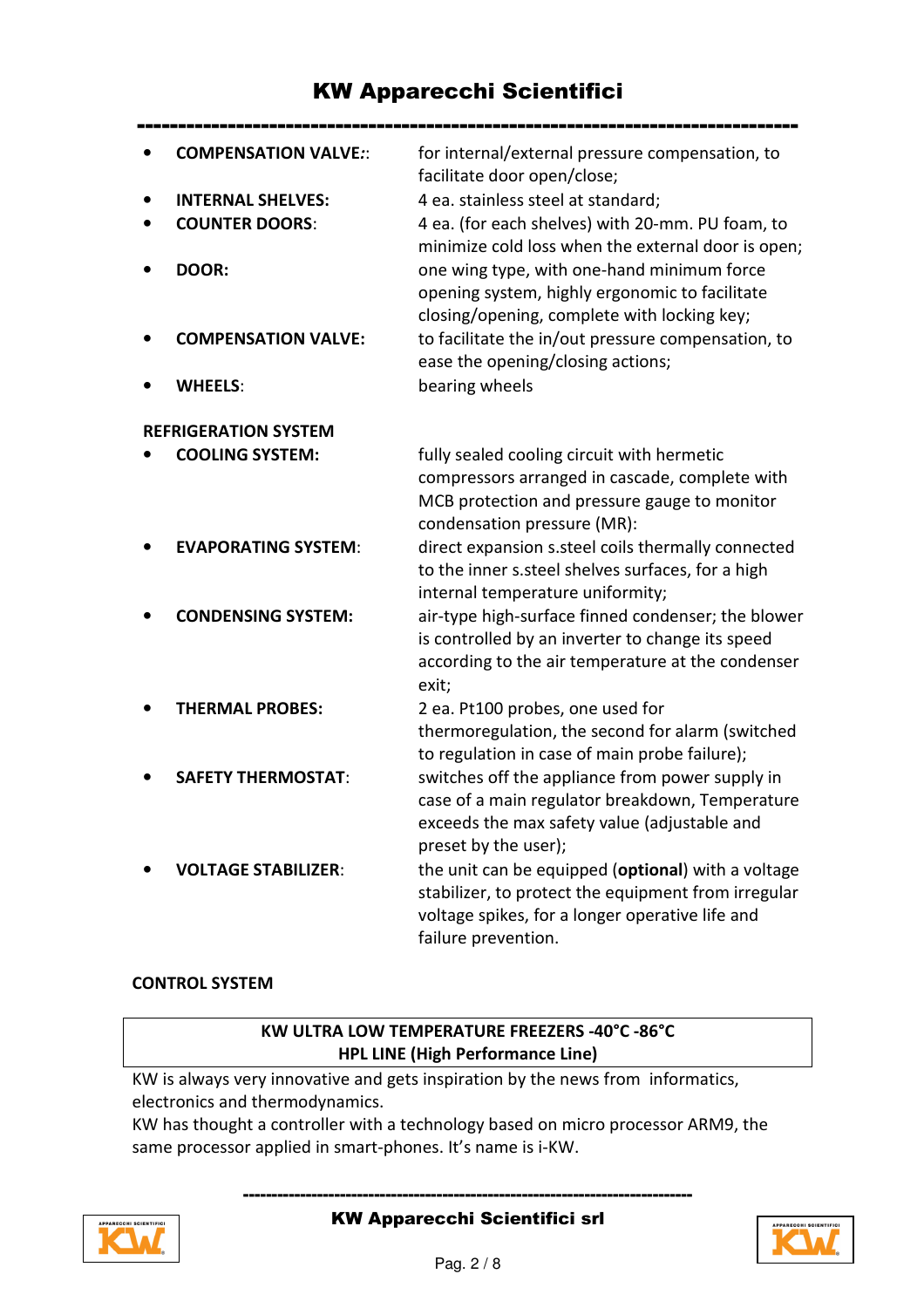I-KW works with operative system Linux and it's a true on –board computer. The new controller has a video- graphic interface, done with a touch screen TFT display. KW slogan is: *let's put an iPhone in our apparatus!* This controller, not only is equipped with a more powerful processor and with much capacity of memory RAM, if compared to the previous models, it has an user interface so direct, that anyone will find it really userfriendly.

#### Connectivity, traceability and total safety

Guarantying the maximum connectivity and traceability, i-KW is able to satisfy the requirements of the pharmaceutical industry and health laboratories, completely. The ultra low temperature freezers HPL, with the new smart controller i- KW, can have a full connectivity with the laboratory environmental, by means of: slot USB, slot SIM, Wi-Fi, Ethernet wired, and RS485 port with ModBus protocol.

Above all, the Wi-Fi connection will make the HPL freezer visible in the LAN of the



hospital or of the industrial laboratory. Besides, through a simple fingering of the IP address, from the browser, from a position with access point, or from everywhere else, it will allow the transmission of all the information about the status of the freezer, or of all the critical events. The controller also warrants a full traceability, since the

system continuously records , at high frequency, the functional data, bar codes, or other forms of coding, combining them with the freezing or cry preservation process, etc.

The user, without needing any specific SW, will be able to transfer the data to PC and/or to LAN n a very friendly way thanks to the standards which are developed in compliance with Windows.

The smart controller i-KW has been designed to guarantee an integrated safety about all the functions, through the regulation and the management of the refrigeration powers. The data recording complies with the most evolved standards, like GMP, JACIE, FACT, and so on. There is also the availability of a temperature – time graphic, with no need to install a specific recorder.

#### The innovation of human interface



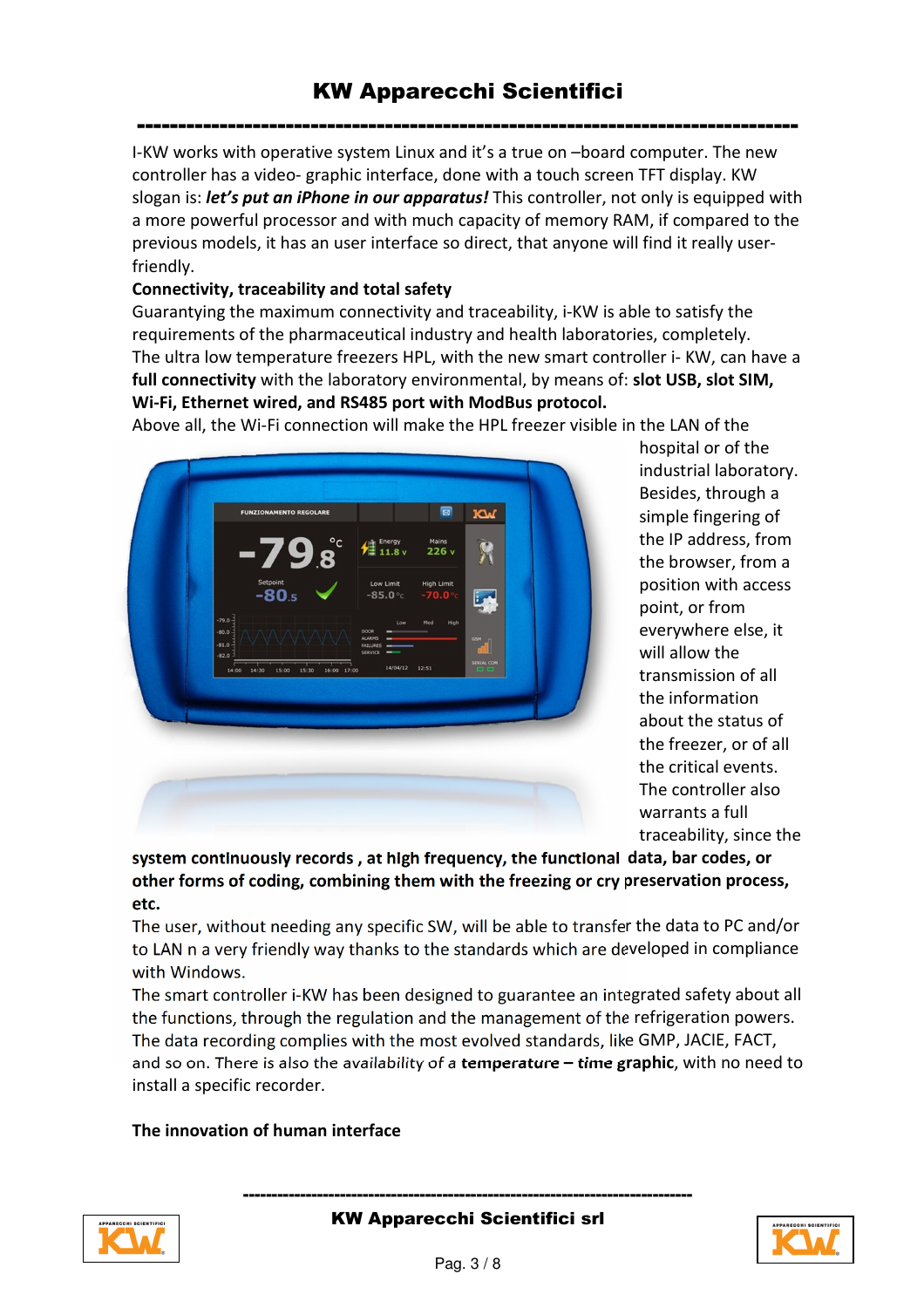#### A true challenge to the common sense for dimensions, structure and possible information.

i - KW is the new reference for the user interface and for the connectivity attached to the control of the ultra low temperature freezers -85°C, where a simple, intuitive and nice to see interface is combined with a sophisticated management of the refrigeration unit.

- Menu sensitive to the fingering (touch) with many windows and with temperature graphics:
- Recording of the functional variables on SD card, in real time
- USB interface on the front panel to download the temperature recording and updating
- Recording in CSV format (Comma Separated Value) for a simple exportation of the data in Excel
- Possibility of door opening, in safety temperature/password) through touch button
- Italian, English, French, Spanish, German languages available

#### The access control and the aided maintenance

The HPL freezers , equipped with the new i-KW controller, have a controlled access: it comes as standard the possibility to use an electronic key (alphanumerical code customized by the user) to put together with an electrical lock for a controlled door opening, or, as optional equipment, to use a badge or transponder or finger pass, with the finger print storage.

The new i-KW controller guarantees high use simplicity and an easy maintenance. The user will be able to arrange many tools which will teach him how to use them. Think to the possibility to have a user guide on display and to scroll it as if it was a smart phone; and therefore to enjoy immediately an user manual, a start up sequence, or video files, which show the maintenance activities and so on.

Through the possibility for the manufacturer or the service engineer to connect by an IP address, and by a sequence of passwords (safety and traceability) to ask questions to the freezer status, or to modify the parameters, the freezer management can also happen from remote, with low costs and in very short time, with undoubted advantages for the failures preventing.

It will be possible to activate a telecare, with the mailing of instructions and recommendations on display, activating GSM function, by the slot for SIM.

#### The new controller assures safer procedures, automatic recording of the data and shorter working time for the technician.

In fact it obtains the maximum saving for the procedures of freezing, storage, by the automatic writing of the introduced items, by the automatic recording of materials and thermal cycle, and their association. In this way it obtains to amend many errors and many not conformities of the laboratory processes, and in last analysis it gives a sensible saving of the indirect costs.



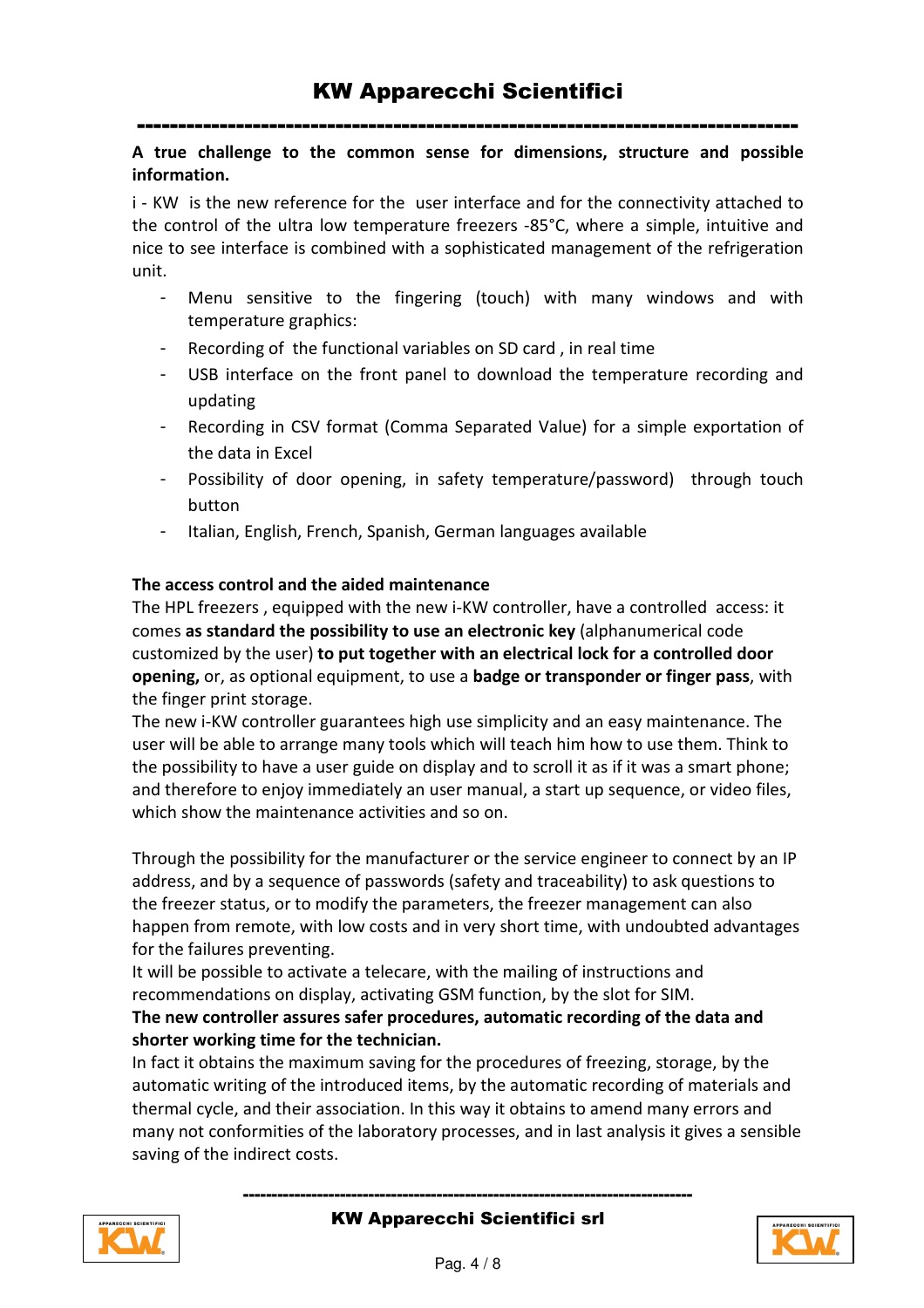The control and recording of all the functional parameters, by the computer memory, guarantees a very high operative efficiency, allowing the measurements of the energy consumpation and the actuation of the parameters useful for COP rising together with Green Ice project.

The user can display also the recording of electrical consumpation.

New functions and an arrangement to future updating.

About energy saving, the smart controller i-KW has new functions:

Night & Day: allows raising the temperature set during the night hours with a predefinite value (settable by the user or by the manufacturer)

AES (Automatic Energy Saving): allows, when the percentage of the compressor use reaches a pre definite value, to raise the temperature set point, temporarily and automatically, with a pre definite value (settable by the user or by the manufacturer). The restore, at the pre definite conditions, happens automatically.

These two new functions allow to integrate themselves to those offered by NIA system and to aid the energy saving and the reduction of the global warming, with a smaller not direct CO2 emission in the atmosphere. The energy saving is at least -15%, in comparison with a standard ultra low freezer.

Besides, the new controller is equipped to accept future updating easily and at low costs, so it'll be able to adapt itself to the new technological innovations and to response to the raising requirements from the rules and the directives in pharmaceutical and health filed.

Smart controller i- KW is the last stage of the art for the control system of the ultra low temperature freezers.

HPL line has 7 chest models, 1 under bench model, and 8 upright models, with a very large range of capacities, form 75 l. to 800 l. HPL line has the same models of Premium Line.

Structure: the external cabinet is a plasticized, zinc-plated (or enamelled) steel sheet with rounded edges for maximum ergonomics; Internal casing in AISI 304 stainless steel (or AISI 316 upon request) with rounded angles for easy cleaning;

n.4 insulated internal counter doors for upright models; the handle has an ergonomic design and key lock; pivoting wheels to facilitate transportation and placement inside the laboratory; not heated pressure-compensation valve to facilitate the operation of opening the door,

Insulation is in CFC- and HCFC-free polyurethane resin foamed on site, with a density of 40 Kg. /m3 and with an average thickness

#### Of 140 mm or more. KUB75 and K66 models have – standard- polyurethane resin foamed on site and embedded V.I.P. panels

Gaskets: triple silicone rubber seal, welded joints, heated by the refrigerant itself and with virtually unlimited duration.

Refrigeration system: the refrigeration system is fully sealed; it uses a cascade circuit with innovative components and fluids to obtain, together, maximum cooling reliability and performance; 2 silent, airtight compressors (value Leq dB (A) <55) with a high refrigeration capacity; the refrigerants are nontoxic, non-flammable, non-explosive and



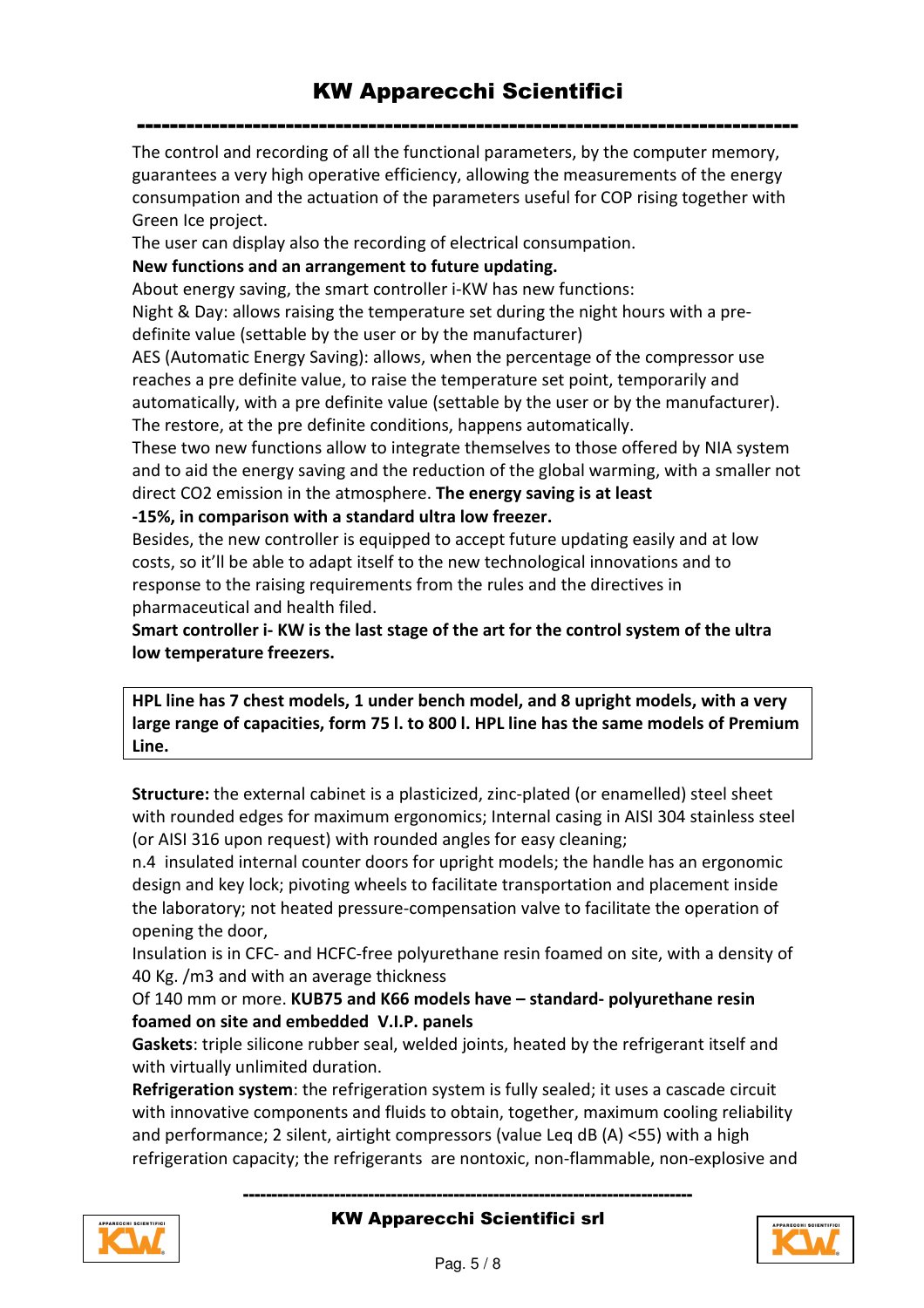environmentally friendly . the condensation is obtained with forced air circulation; on request, water condenser.

Voltage stabilizer: 4,000-VA voltage regulation, capable of compensating the fluctuations of the utility power supply  $(\pm 15%)$ , protecting the compressors and guaranteeing a long useful life.

Display to set and to read the temperature: i-KW video - graphic interface is a color touch screen display 7" TFT; micro processor ARM9 technology, the same processor used in the smart phones , which functions with Linux operative system; menu sensitive to the fingering with many windows and with temperature graphics; system available in 5 languages : Italian, English, German, French, Spanish.

Controller startup and shutdown: access protected by electronic key with password Control system: control, recording , supervision , full traceability of all the parameters and the events , full connectivity to the environmental, very high safety about the operations and the accesses. 2-ch monitoring kit with two independent RTD Pt 100  $\Omega$ (class A) sensors; one for the regulation and one for the temperature alarm. Automatic recording of the temperature and the alarms; recording in real time of all the functional variables on SD card; USB port on the front panel to download data of thermal recording and for updating ; registration in CSV format (Comma Separated Value) for a simple exportation of the data in Excel; Pb or Ni-MH backup battery; and battery recharge circuit.

Set point and alarm limits change: controlled change through an electronic key, with password against violations, accidental handlings, and for the best traceability. Access to the menu, with sensible data and parameters : controlled access to SW parameters, by electronic key, for the maximum security and in compliance with laboratory rules and standard.

Alarms: temperature alarm system fully independent with the regulation control; reading of alarm probe by 2<sup>nd</sup> micro processor on the electronic board: Visual and acoustic alarm for power failure, door opening, high condenser pressure, battery alarm, damaged probe/s, compressors time, high temperature condenser, dirty condenser; for any temperature alarm, automatic recording (high T, low T) black out, critical alarm temperature, month/day/hour/minute of the alarm start; month/day/hour/minute of the alarm end.

Door opening: n° daily openings, n° critical openings, total opening time are all recorded in the memory

List of the monitored failures: damage of T probe, compressor time, dirty condenser, high condenser T, power failure, thermal protection, damaged plant probe Safety control: the freezer continues to run a timed thermo stabilization with compressor on/off times collected before the sensor(s) broke down.

Disaster recovery: in the event the CPU is destroyed, it allows cycling the functions on the remote unit, with the exception of data visualization, that is, the freezer continues working with average on/off times recorded before the failure.

Info test : executes functional tests for the biological freezer, with report printing if necessary, without engaging external devices.

Environmental adaptability: the condenser vents are managed separately by means of a sensor; HPL series gives the best reliability and the minimum energy consumption ;



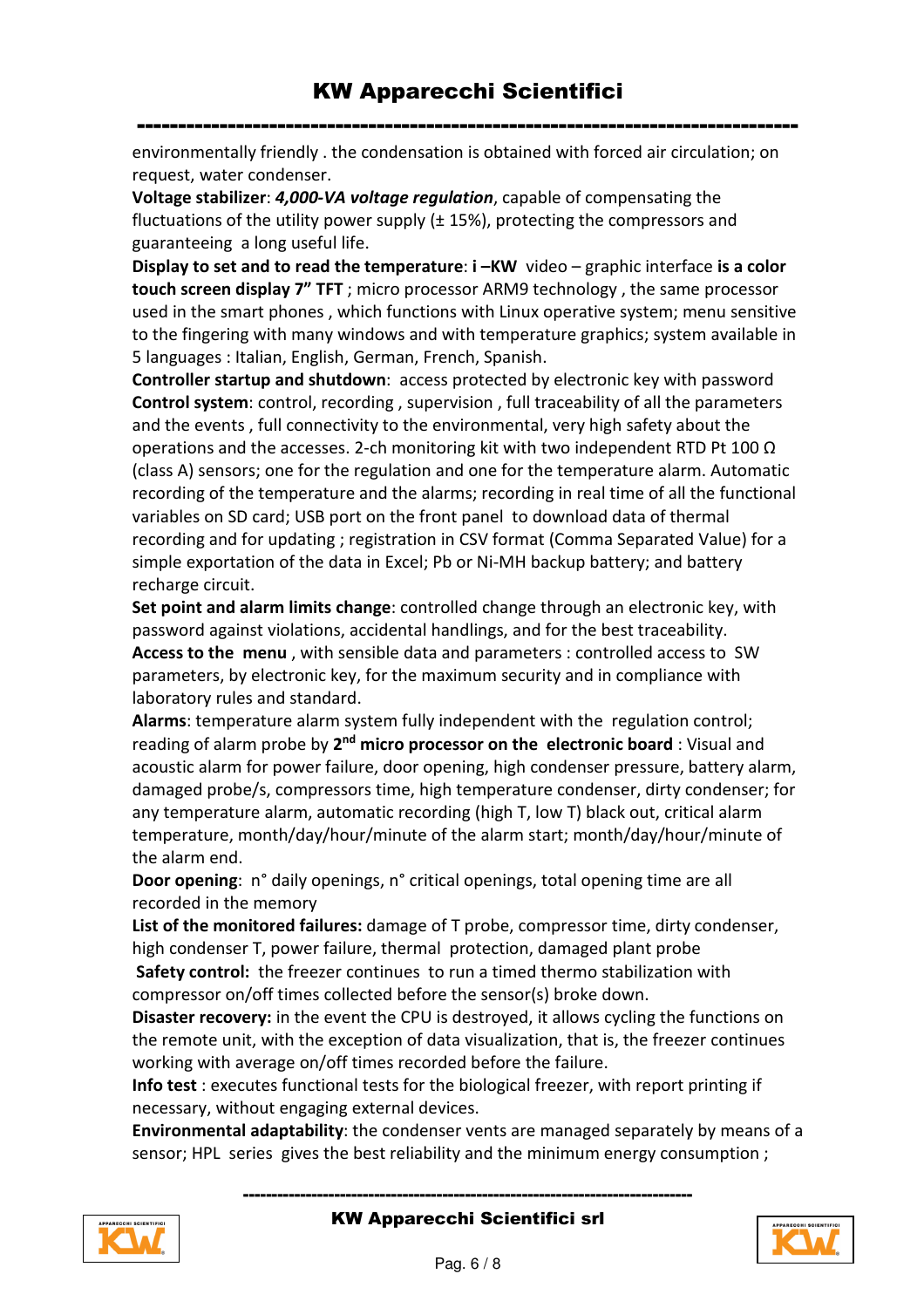Key test : Pressing the icon activates the automatic alarm test procedure Energy saving ; activating the under mentioned functions , it's possible save over 15% energy in respect of the freezer with standard controllers.

GREEN ICE SOLUTIONS : economic management of the consumptions - NIGHT & DAY: during the night, when the user procedures and stored product so permit, it is possible to raise the set temperature by a predefined value, thereby obtaining important energy savings. - AES (Automatic Energy Saving) this reduces the consumption rates of the refrigerating unit as soon as the compressor use percentage reaches a predefined value. In this condition, the operating set point is temporarily and automatically increased by a value preset by the user; resetting takes place automatically at the defined conditions.

ETHERNET PEER TO PEER WIRED; by a configuration of PPP type, many i-KW80 controllers can be connected in a same network. This configuration allows the supervision per single address IP from PC in the network , by a browser with the display of the HTML pages , pre installed in every single terminal.

WI-FI: through the WI-FI form, optional, the i-KW units can be connected in wireless network , in the environmental where an access point is present (Router WI-FI)

GSM: optional, every i- KW80, can have a GSM form, becoming an independent unit , which transmits and receives SMS on own phone number , towards the recorded users

RS 485 Modbus RTU : is present – standard- a RS485 port with Modbus RTU protocol, oriented to the serial communication of i- KW80 towards systems of supervision , compatible with this protocol

Bar code reader :optional; for the registered samples equipped with a bar code

Dry contacts : remote management of the alarm signals

Human interface: user guide on display ; files (also video) with maintenance programs on display; maintenance KW program : informs about periodic operations recommended for the maximum reliability of the freezer and for the minimum energy consumption

Recording (standard): with data logger function and the possibility to display the temperature- time graphic on display touch screen

Disk recorder with weekly cycle (optional) : with battery power 1,5 Vdc , independent from the power supply of the laboratory

Back up CO2 and/or LN2: optional, integrated management (in i- KW80 controller) with cryogenic systems , for power failure of the refrigerant plant or for electrical black out.

Containers : drawers and racks in stainless steel

KW - ULTRA LOW TEMPERATURE FREEZERS - 40°C - 85°C HPL GI LINE (High Performance Line Green Ice)

This serie uses VIP panels , embedded in a urethane matrix and allows to save energy and to respect the environmental in a larger way in respect with the other freezer present in the market. These ultra freezers cut the energy consumpation and the